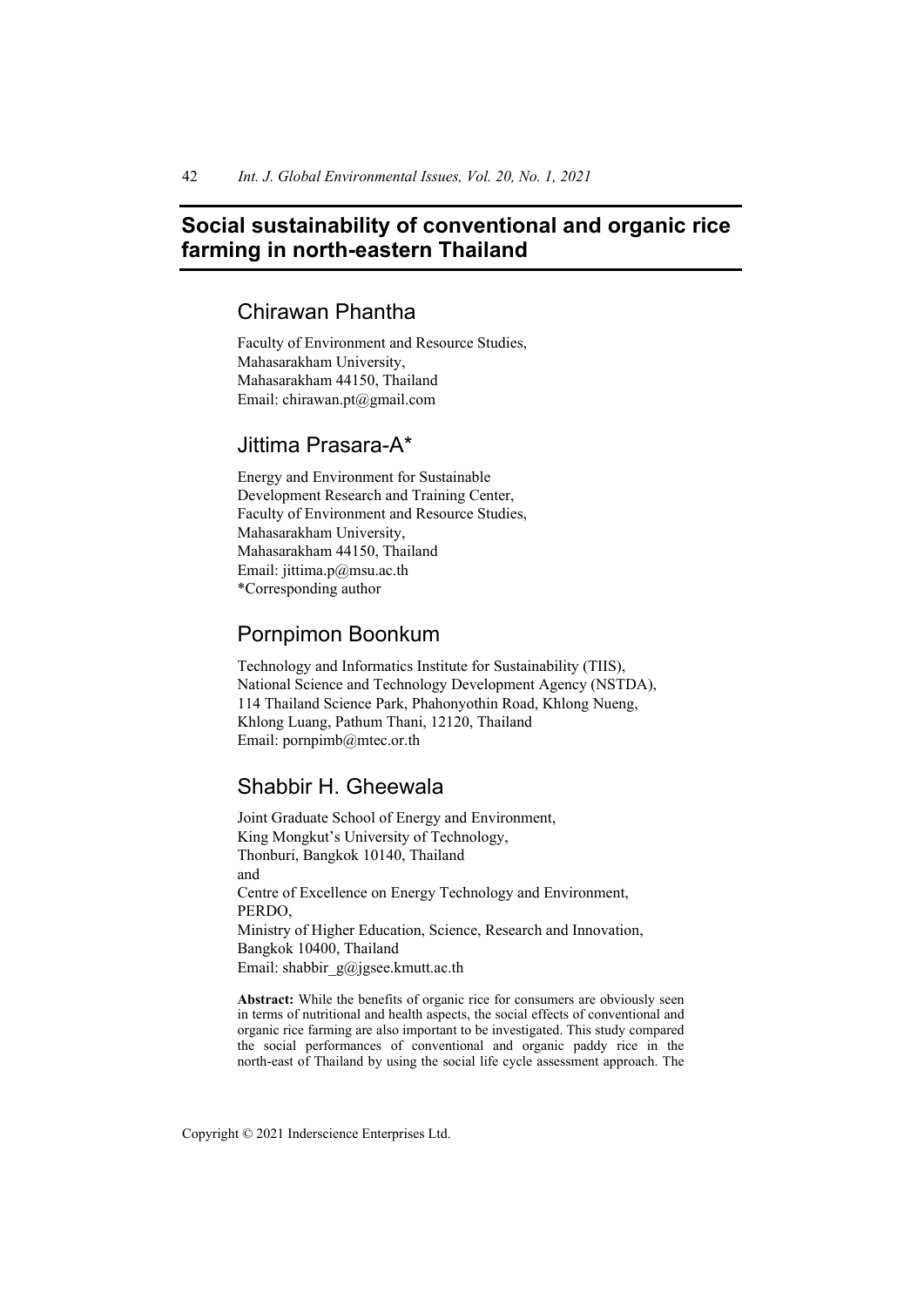three stakeholder groups examined were workers, local community and rice farmers. It was found that overall the social performance of the organic rice was better due to its better performance on food security and income satisfaction. In the site studied, organic rice has been cultivated for several years resulting in a slightly higher yield and lower production costs than the conventional rice product. Moreover, all supplies used in organic farming could be produced locally, which is desirable for food security.

**Keywords:** social life cycle assessment; S-LCA; social sustainability; social performance; conventional rice farming; organic agriculture; organic rice farming; Thailand.

**Reference** to this paper should be made as follows: Phantha, C., Prasara-A, J., Boonkum, P. and Gheewala, S.H. (2021) 'Social sustainability of conventional and organic rice farming in north-eastern Thailand', *Int. J. Global Environmental Issues*, Vol. 20, No. 1, pp.42–59.

**Biographical notes:** Chirawan Phantha is a Master's student in Environmental and Administration Management at the Faculty of Environment and Resource Studies, Mahasarakham University, Thailand. Her master's thesis focuses on social sustainability assessment of different practices of rice farming in north-eastern Thailand.

Jittima Prasara-A is an Associate Professor at the Faculty of Environment and Resource Studies, Mahasarakham University, Thailand. She completed her PhD at the RMIT University, Australia, in 2010, investigating different pathways of rice husk utilisation using life cycle assessment. Her current works involve life cycle sustainability assessment of agricultural products such as rice, sugarcane and cassava.

Pornpimon Boonkum is a researcher at the Technology and Informatics Institute for Sustainability (TIIS) under National Science and Technology Development Agency (NSTDA) in Thailand. She works on assessment of social sustainability of agricultural systems such as maize and rubber production. She completed her PhD at the Waseda University, Japan, in 2014. Her main area of interest is assessment methodologies of life cycle approaches for environmental and social impacts, valuation of natural resources and carrying capacity of tourism.

Shabbir H. Gheewala is a Full Professor at the Joint Graduate School of Energy and Environment, King Mongkut's University of Technology Thonburi, Thailand. His research focuses on sustainability assessment of energy systems, sustainability indicators, and certification issues in biofuels and the agro-industry. He is a national expert on life cycle inventory as well as product carbon footprinting and water footprinting in Thailand. He mentors the research network on sustainability assessment and policy for food, fuel and climate change in Thailand. He is the Editor-in-Chief of the *Journal of Sustainable Energy and Environment* and also serves on the editorial boards of the *International Journal of Life Cycle Assessment*, *Sustainable Production and Consumption* and *Journal of Cleaner Production*.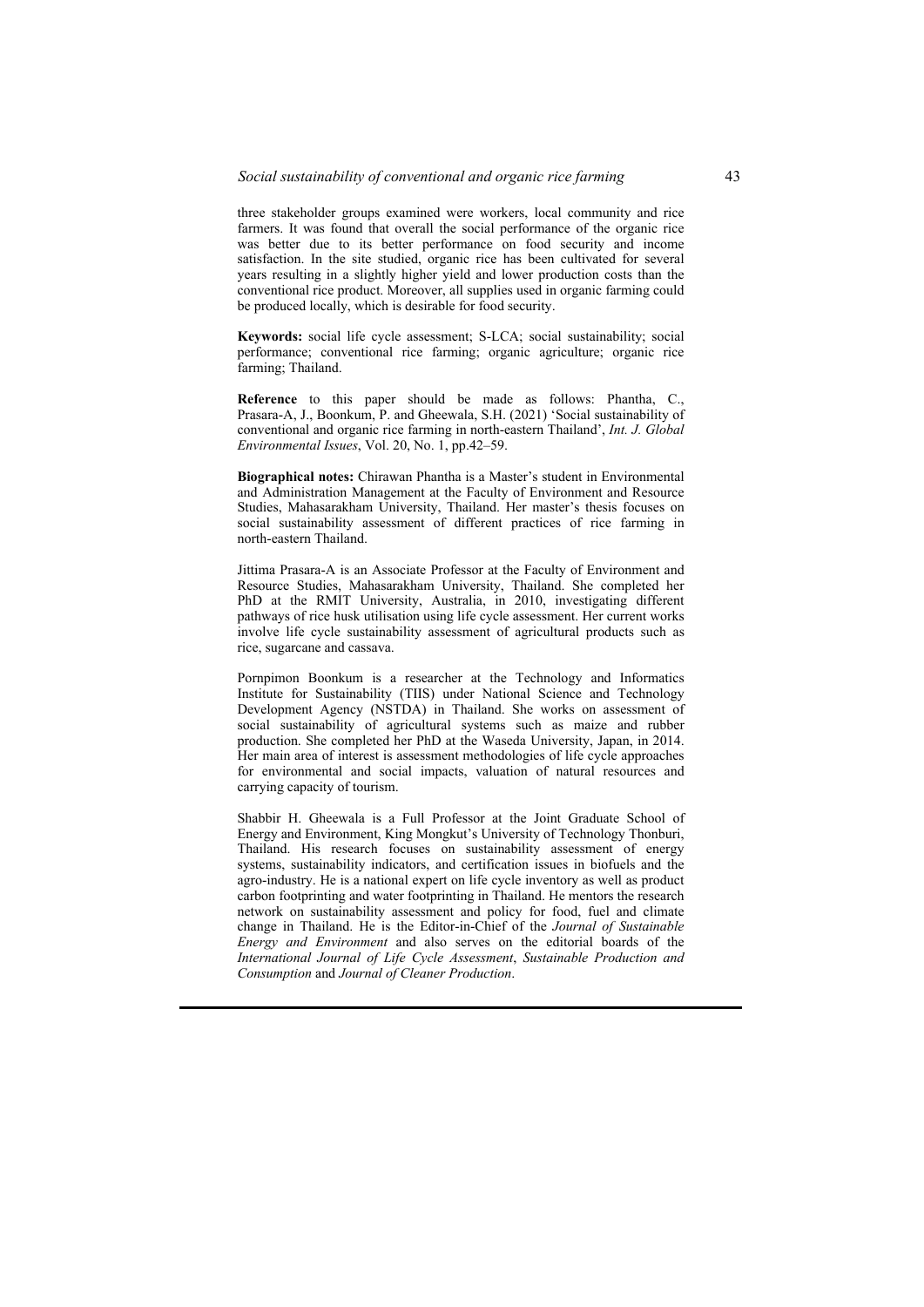### **1 Introduction**

Rice is an important economic crop of Thailand; it is also a staple food for people in the country. In 2020, Thailand was ranked the second largest rice exporter in the world (Workman, 2020). The export value of rice for the country was more than 116,000 million THB (Ministry of Commerce, 2020) (THB is a Thai currency, equal to USD0.031 in July 2021), accounting for 15.1% of the world's total value worth of rice (Workman, 2020). In the crop year 2019/2020, rice production of Thailand was approximately 29 million tonnes (Office of Agricultural Economics, 2020). The highest rice growing area is in the north-eastern region which shares more than 60% of the total rice plantation area of Thailand (Office of Agricultural Economics, 2020).

Agricultural development, following the so-called Green Revolution since the 1960s, resulted in the government and the private sector introducing mono-culture into Thai agriculture. On the one hand, this agricultural practice introduced modern technology to agriculture, including chemical fertilisers, pesticides, and hormones, aiming to increase productivity to meet the market's needs, reduce production costs, reduce labour intensity and increase profits from agriculture. On the other hand, the use of chemicals in the cultivation process caused farmers to have high production costs leading to debts (Kaufman, 2015). Conventional farming involves intensive agriculture and can result in a risk of chemical contamination of the food produced leading to a reduction in consumers' confidence in agricultural products (Kaufman, 2015). Continuous consumption solely of chemical fertilisers in conventional rice farming can cause a number of damaging effects on the soil properties, ground and surface water (Surekha et al., 2013), on biodiversity (Lu et al., 2020), and on global warming (Yodkhum et al., 2017).

Organic rice farming avoids the use of chemicals and focuses on using organic matter such as manure, compost, green manure and biological fertilisers. While maintaining the environment as well as resulting in the production of quality rice that is safe from residue hazards, it reduces the risk to the health of consumers. Organic farming has been introduced in Thailand for more than 30 years (Kongsom and Panyakul, 2016). Organic farming has increased due to the high cost of agro-chemicals, as well as the increased markets for export of Thai organic products (Ruenglertpanyakul, 2015). Important organic products are rice, crops and vegetables (Office of the National Economic and Social Development Board, 2017). Of all the organic agricultural products exported, organic rice shares the largest value (Kongsom and Panyakul, 2016). In addition, recently, domestic markets for organic food have been growing due to consumer awareness and demand (Kongsom and Panyakul, 2016). Therefore, there is a higher competition in organic farming. Most of the producers of organic agricultural products are small-scale family farmers (Ruenglertpanyakul, 2015).

Sustainable agriculture has been emphasised in the sustainable development goals of Thailand (Department of International Organizations, 2021). Moreover, a balanced development of the environment, economy, and society is the core of sustainable development (Holden and Linnerud, 2016). Life cycle thinking is a concept considering all stages of a product/service from cradle to grave which helps to identify hotspots along the life cycle that need improvement (Kl̈ opffer and Grahl, 2014). Life cycle-based approaches such as environment life cycle assessment, life cycle cost analysis, and social life cycle assessment (S-LCA) are used in assessing the life cycle sustainability of products and services (Valdivia et al., 2013). These approaches should be applied to achieve a holistic balance of economic, environmental, and social dimensions, leading to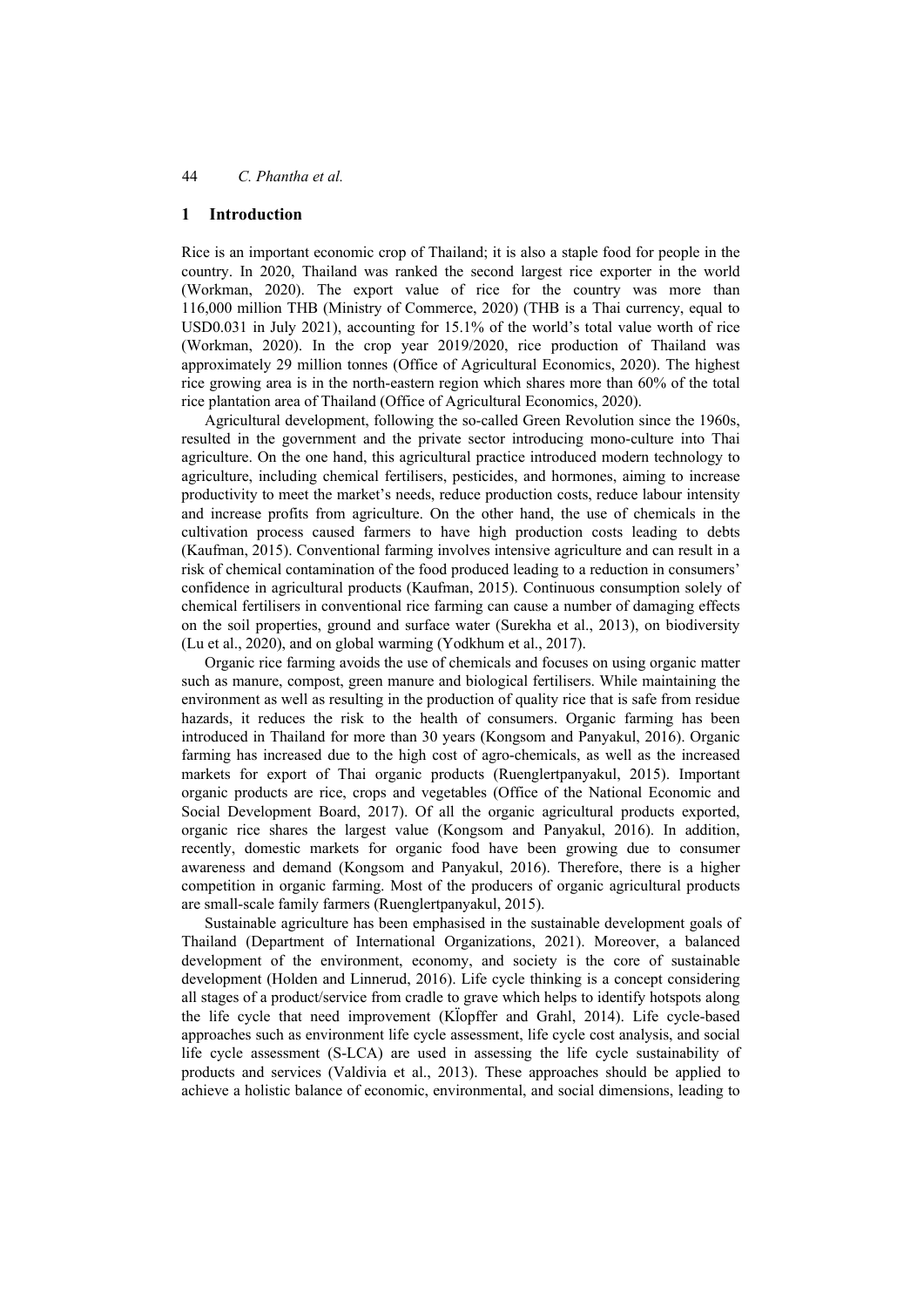sustainable development (Kloepffer, 2008; Finkbeiner et al., 2010; Valdivia et al., 2013). Among these approaches, S-LCA, focusing on the social and economic effects of products or services, is the newest (UNEP, 2020). It assesses both positive and negative social and socio-economic effects on different stakeholders throughout the life cycle of the product: acquisition of raw materials, production, use, maintenance, recycling and final disposal (UNEP, 2020). S-LCA could be used to support social aspects of the sustainable development of a product/service (Feschet et al., 2018).

In recent years, there have been some life cycle-based studies on the environmental and economic aspects of conventional and organic rice products, both at the international level (Tashi and Wangchuk, 2016; Jimmy et al., 2017; He et al., 2018; Habibi et al., 2019) and in Thailand (Yodkhum et al., 2017; Mungkung et al., 2019; Suwanmaneepong et al., 2020). However, a life cycle-based study on the social and economic aspects of conventional and organic rice products has not yet been found in literature. The purpose of this study is to compare the social performances of paddy rice from conventional and organic farming using the S-LCA approach. The findings from this study can reveal opportunities or hotspots to improve both the conventional and organic rice farming in a life cycle thinking perspective. A case study in the north-east of Thailand, which is the largest rice growing area in the country, is presented in this paper.

### **2 Materials and methods**

The five steps in conducting the S-LCA study include site selection, goal and scope definition, social inventory analysis, impact assessment and interpretation (UNEP, 2020). Each step is described in the following subsections.

### *2.1 Context of the study site*

Det Udom District of the Ubon Ratchathani Province in the north-eastern region of Thailand was selected as the study site. This region hosts the largest rice plantation area, representing more than 60% of the total rice plantation area in the whole country (Office of Agricultural Economics, 2020). Ubon Ratchathani Province, sharing the largest rice plantation area within the north-eastern region, was selected as the study area. Det Udom District was chosen to collect data because it shared the largest rice plantation area within the Ubon Ratchathani Province (Center for Information and Communication Technology, 2017).

Interviews with farmers in the study area revealed that organic rice farming has been practiced there for more than ten years with the original aim to reduce the production cost. The most common type of rice grown in this area is 'Khao Dawk Mali 105'. All rice farms in the study site depend on rain as the only source for water. The most common practice for rice planting is rice sow seedling. Fertilisation, weed control, and pest management, are done manually while the harvesting is generally mechanised.

### *2.2 Goal and scope definition*

The goal of this study is to assess and compare the social performances of conventional and organic paddy rice using the S-LCA approach.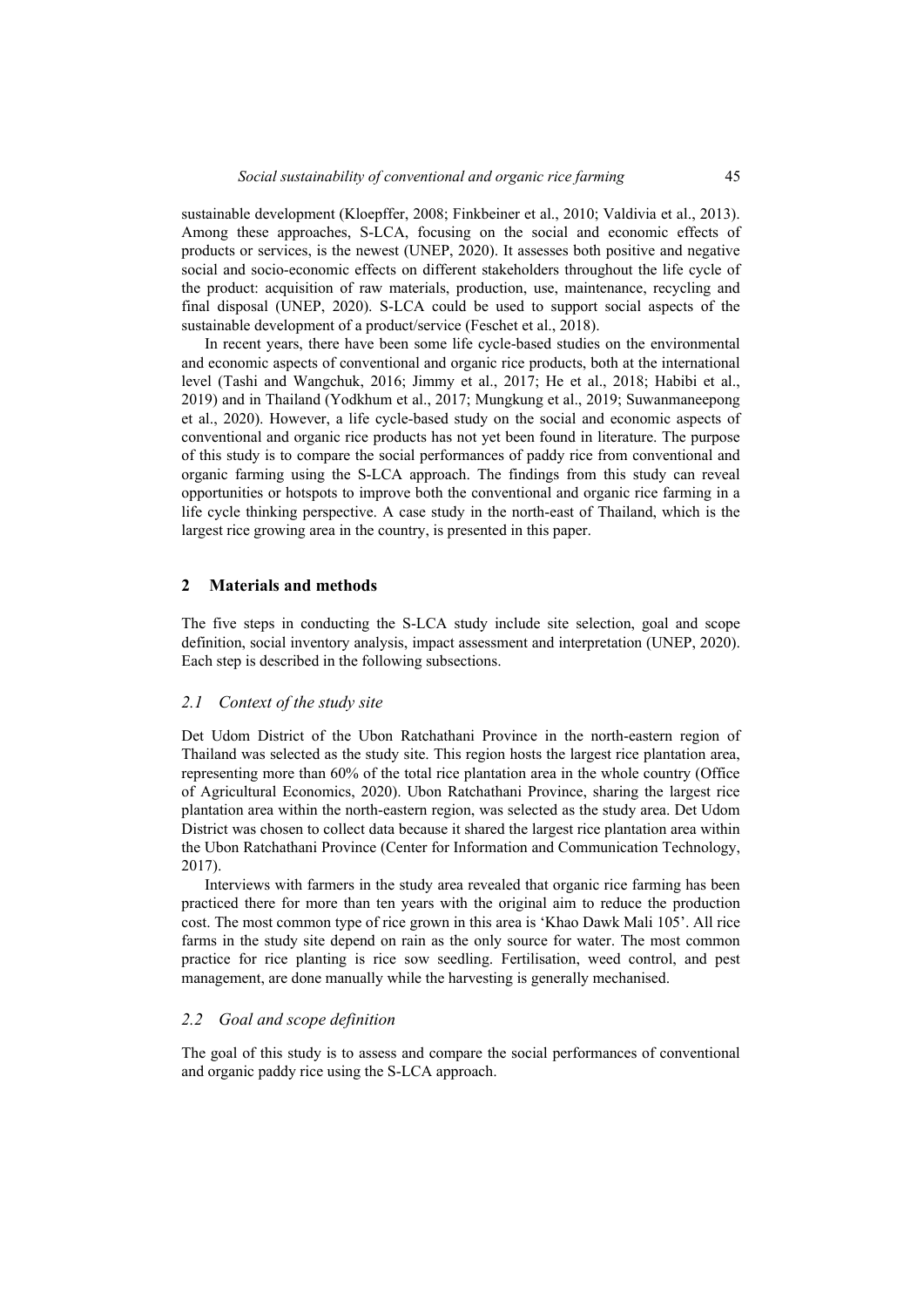## *2.2.1 Reference unit*

The reference unit was one hectare of paddy rice growing area. Although the results of an S-LCA may not always be expressed in relation to the reference unit, it is still recommended to set the reference to help define unit processes involved in the study (Macombe et al., 2013).

# *2.2.2 System boundary*

The processes included in the system boundary cover land preparation, planting, fertilising, weed and pest management, harvesting, transportation, and waste disposal. Three key stakeholder groups were selected to be included in this study: workers, local community and rice farmers. Workers are defined as employees in rice farms. Local community refers to the people living in the area near the rice farms, and rice farmers are defined as rice farm owners.

While final consumers are an important stakeholder group that would directly benefit from the organic rice in terms of food safety, they were not included in the study because rice products are sold to large mills. The milled rice products are then packed for selling across the country. Therefore, it is difficult to identify specific consumers of the studied rice products. This study focused on the farming stage of rice product as previous studies have shown that cultivation is the most socially affected stage within the life cycle of an agricultural product (Prasara-A and Gheewala, 2018, 2019).

The number of interviewees for each stakeholder group is shown in Table 1. All the interviewees were selected using the purposive sampling technique (Robinson, 2014). To gain information related to the topic of study, the interviewees were selected based on their involvement with rice farming.

| Stakeholder group | Number          |  |
|-------------------|-----------------|--|
| Workers           | 34 <sup>a</sup> |  |
| Local community   | 30              |  |
| Farmers           | 30 <sup>b</sup> |  |

**Table 1** Numbers of interviewees for each stakeholder group

Notes: aWorkers who work on both conventional and organic rice farms. bFarmers who own both conventional and organic rice farms.

## *2.3 Social inventory analysis*

## *2.3.1 Selection of social aspects and indicators*

The social aspects and indicators in this study were adapted from relevant guidelines, including the Guidelines for Social Life Cycle Assessment of Products and Methodological Sheets of UNEP/SETAC (2009, 2013), Sustainability Assessment of Food and Agriculture Systems (SAFA) (Natural Resources Management and Environment Department of FAO, 2013), Food Security Indicators at the community Level (Yaimuang, 2012), and Sustainable Rice Platform (2015) Performance Indicators for Sustainable Rice Cultivation.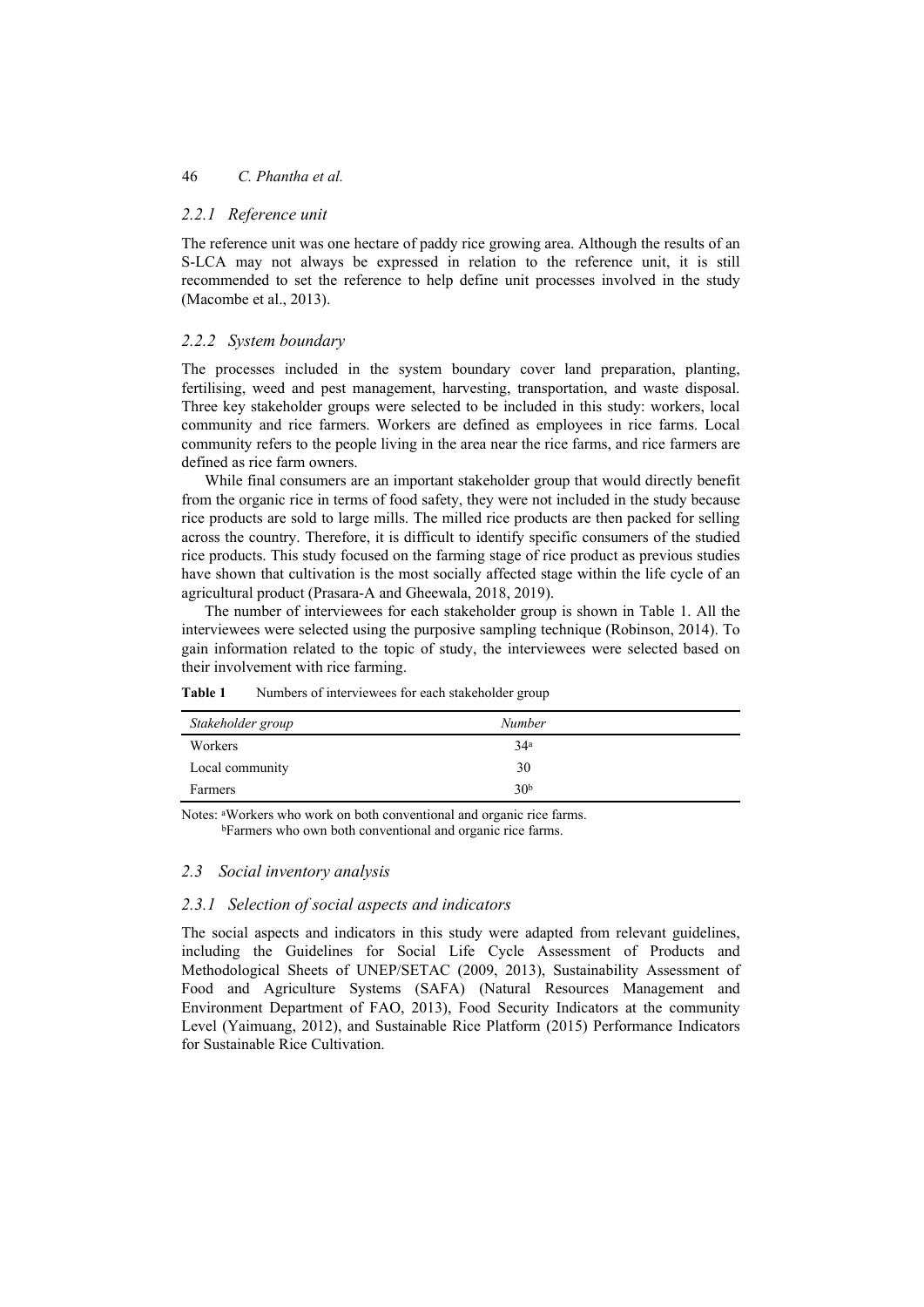### *2.3.2 Data collection*

Information used to assess the social performances throughout the life cycle of the conventional and organic paddy rice were obtained by using face-to-face interviews with stakeholders in November 2018. The interviews were conducted by the researchers, using structured and open-ended questions. The data collected included quantitative, semi-quantitative and qualitative data on production processes and the opinions of the stakeholders on different social and economic issues.

### *2.4 Impact assessment methods*

Two types of data were used in the analysis in this study, quantitative and semi-quantitative data. The quantitative data used were average yields, average working hours of workers, and average incomes for different stakeholder groups. These were collected by interviewing workers and farm owners, and were expressed per reference unit (1 hectare of rice plantation area). The semi-quantitative data were social indicator scores as described in detail in the following subsection. The performance reference point method was used to analyse the semi-quantitative data. This method compares indicator data for each social indicator with the social standards (Sureau et al., 2018). This method was preferable for use with the site-specific data as it is more accurate (Chhipi-Shrestha et al., 2015). Details of each step in this method are described below.

### *2.4.1 Characterisation*

Social aspects and indicators used in this study are shown in Table 2. Characterisation of social indicators was done via a scoring system for each metric which was assigned a value of 1 for compliance and 0 for non-compliance with the social standards. This approach was adapted from a method used in the study of Aparcana and Salhofer (2013). The characterised social indicator result for each indicator was the average score of values from all stakeholders for that particular indicator. The results of the average scores were between 0 and 1 for each indicator. Calculation of characterised social indicator results used the following formula (adapted from Aparcana and Salhofer, 2013):

$$
\frac{\sum_{i=0}^{n}CSj}{n}
$$

where

*CSj* characterised social indicator score for indicator j given by the interviewee *i*

*n* number of interviewees.

### *2.4.2 Weighting*

Weighting is needed to take into account the difference in significance of different social indicators. The characterised data were weighted using weighting factors based on the importance given by the stakeholders following the method used in Prasara-A and Gheewala (2019). In the questionnaires, interviewees were asked to give an importance score between 0 and 10 for each social aspect. The average importance scores were then used to calculate weighting factors for all social aspects. A weighting factor for each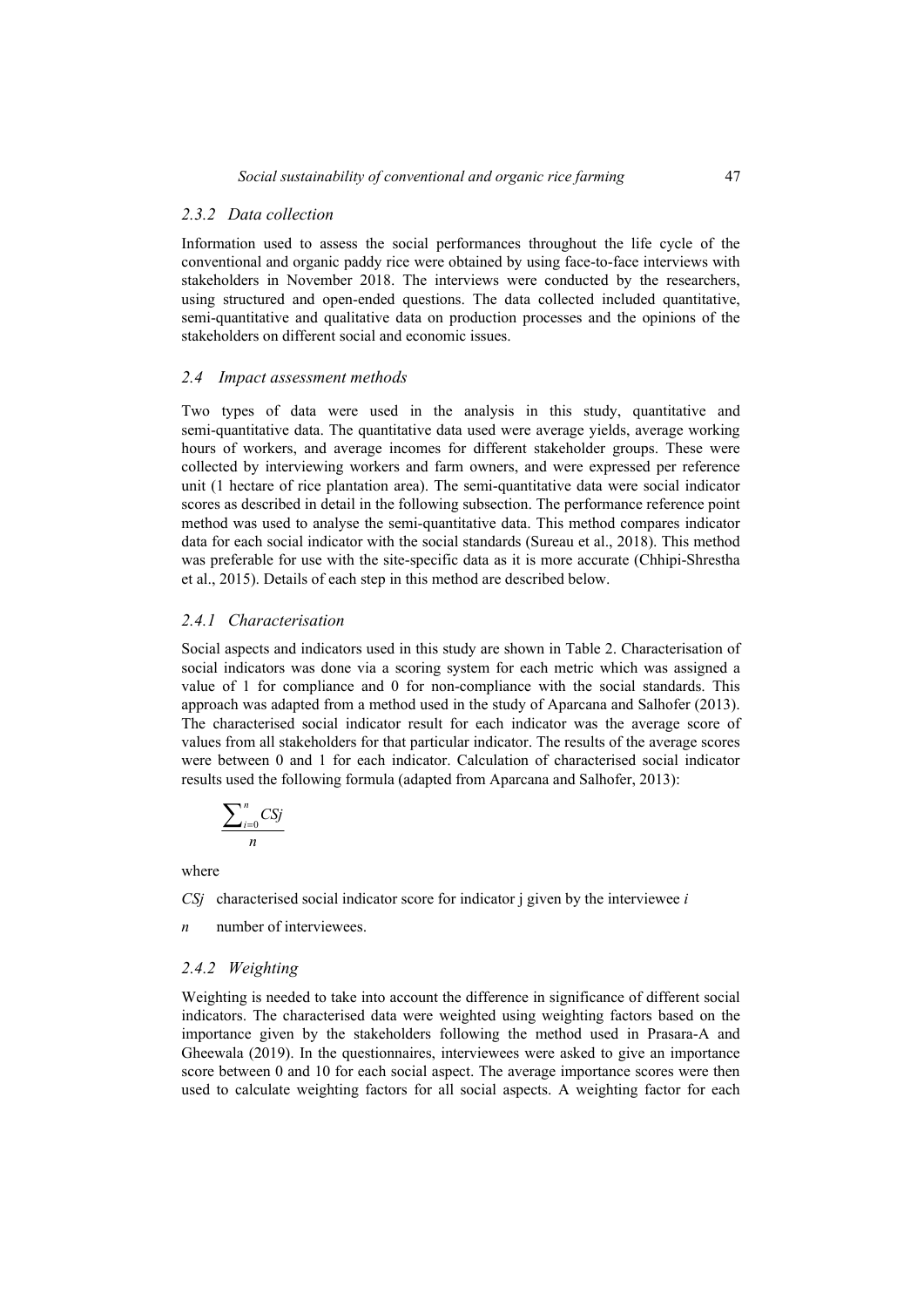social aspect is equal to its average importance score divided by sum of average importance scores for all social aspects within the same stakeholder group.

| Stakeholder<br>group | Social aspects           | Indicators                                          | Questions to stakeholders                                                     | Indicator<br>scores |
|----------------------|--------------------------|-----------------------------------------------------|-------------------------------------------------------------------------------|---------------------|
| Workers              | Minimum                  | Receiving at least the                              | Do you receive at least                                                       | $Yes = 1$           |
|                      | wage                     | minimum wage rate                                   | 300 THB/day?                                                                  | $No = 0$            |
|                      | Equal                    | Equal wage rates for                                | Do all genders working in                                                     | $Yes = 1$           |
|                      | opportunity              | all genders for the<br>same type of work            | the same type of work<br>receive the same wage?                               | $No = 0$            |
|                      | Health and               | No accident                                         | Have you ever                                                                 | $Yes = 0$           |
|                      | safety                   |                                                     | experienced a work<br>accident in the past year?                              | $No = 1$            |
|                      | Freedom of               | Have freedom of                                     | Do you have the right to                                                      | $Yes = 1$           |
|                      | collective<br>bargaining | collective bargaining                               | negotiate with employers?                                                     | $No = 0$            |
|                      | Forced labour            | No forced labour                                    | Have you ever been forced                                                     | $Yes = 0$           |
|                      |                          |                                                     | to work in rice fields?                                                       | $No = 1$            |
| Local                | Community                | No community                                        | Have you ever                                                                 | $Yes = 0$           |
| community            | Strength                 | conflicts and lawsuits<br>caused by rice<br>farming | experienced conflicts and<br>lawsuits caused by rice<br>farming?              | $No = 1$            |
|                      | Community                | Participation in the                                | Do rice farmers in your                                                       | $Yes = 1$           |
|                      | Engagement               | community's cultural<br>activities                  | community cooperate with<br>your community's cultural<br>activities?          | $No = 0$            |
|                      | Local                    | Local employment                                    | Does the rice farming in                                                      | $Yes = 1$           |
|                      | employment               |                                                     | your community hire local<br>workers?                                         | $No = 0$            |
| Farmers              | Food security            | All supplies used in                                | Are all your supplies used                                                    | $Yes = 1$           |
|                      |                          | rice farming are<br>produced locally                | in rice farming produced<br>locally?                                          | $No = 0$            |
|                      | Income                   | Income satisfaction                                 | Are you satisfied with the                                                    | $Yes = 1$           |
|                      |                          |                                                     | income from rice<br>growing?                                                  | $No = 0$            |
|                      | Land use                 | Having the right to                                 | Are you entitled to use the                                                   | $Yes = 1$           |
|                      | rights                   | use land                                            | land to grow rice?                                                            | $No = 0$            |
|                      | Women                    | Women involvement                                   | Are women in your                                                             | $Yes = 1$           |
|                      | empowerment              | in decision making in<br>rice farming               | household involved in<br>decision making in all<br>processes of rice farming? | $No = 0$            |

**Table 2** Description of social aspects and indicators

The weighting factor for each social aspect was a portion of the weighting factor of all social aspects belonging to one stakeholder group. Therefore, weighting factor for each social aspect was in the range of 0 to 1. The weighting factors for all social aspects for a particular stakeholder group added up to a value of 1. The characterised data for each social indicator was then multiplied by the weighting factor for each social indicator to get the weighted results. Those weighted results for all the social indicators belonging to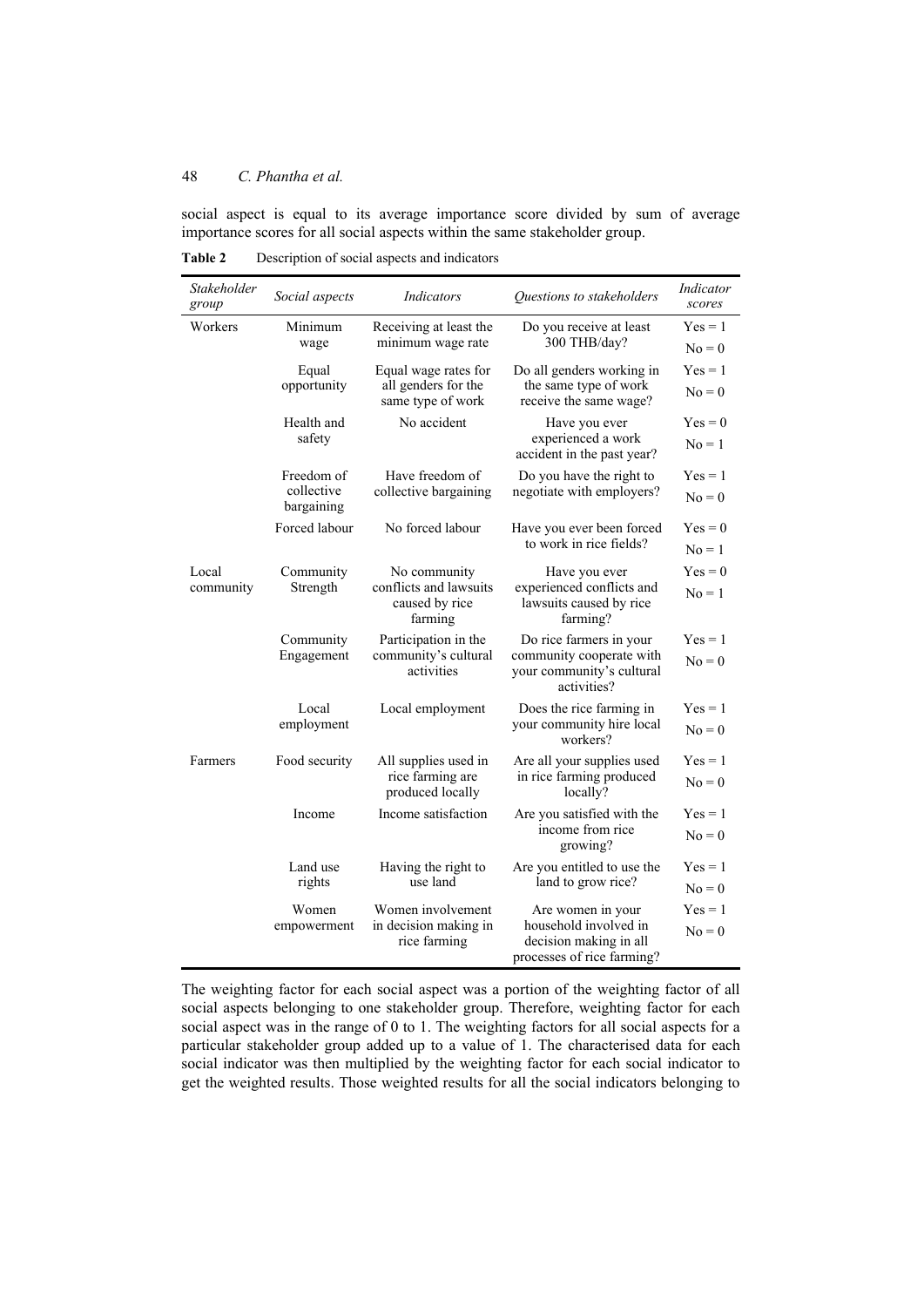same stakeholder group were summed up to get the social performance for that particular stakeholder group.

### *2.5 Interpretation*

The social performance scores were classified into five levels. The scores were in the range of 0 to 1. The width of the class of points is 0.20. The classification of social performance scores were designed following the method of Sawaengsak et al. (2019). The meaning of the social performance scores is shown in Table 3.

| Score         | Symbol | Interpretation |
|---------------|--------|----------------|
| $0.1 - 0.20$  |        | Poor           |
| $0.21 - 0.40$ |        | Fair           |
| $0.41 - 0.60$ |        | Moderate       |
| $0.61 - 0.80$ |        | Good           |
| $0.81 - 1$    |        | Very good      |

**Table 3** Interpretation of social performance scores (see online version for colours)

## **3 Results and discussion**

The results of social performances of conventional and organic rice farming are shown in Table 4 and Figure 1. Figure 2 shows yields and working hours gained from different rice farming practices in 1 hectare of rice farming area per crop. Figure 3 presents income distribution for different stakeholders per 1 hectare of rice plantation area per crop.

**Figure 1** Social performances of different rice farming practices for different stakeholder groups (see online version for colours)

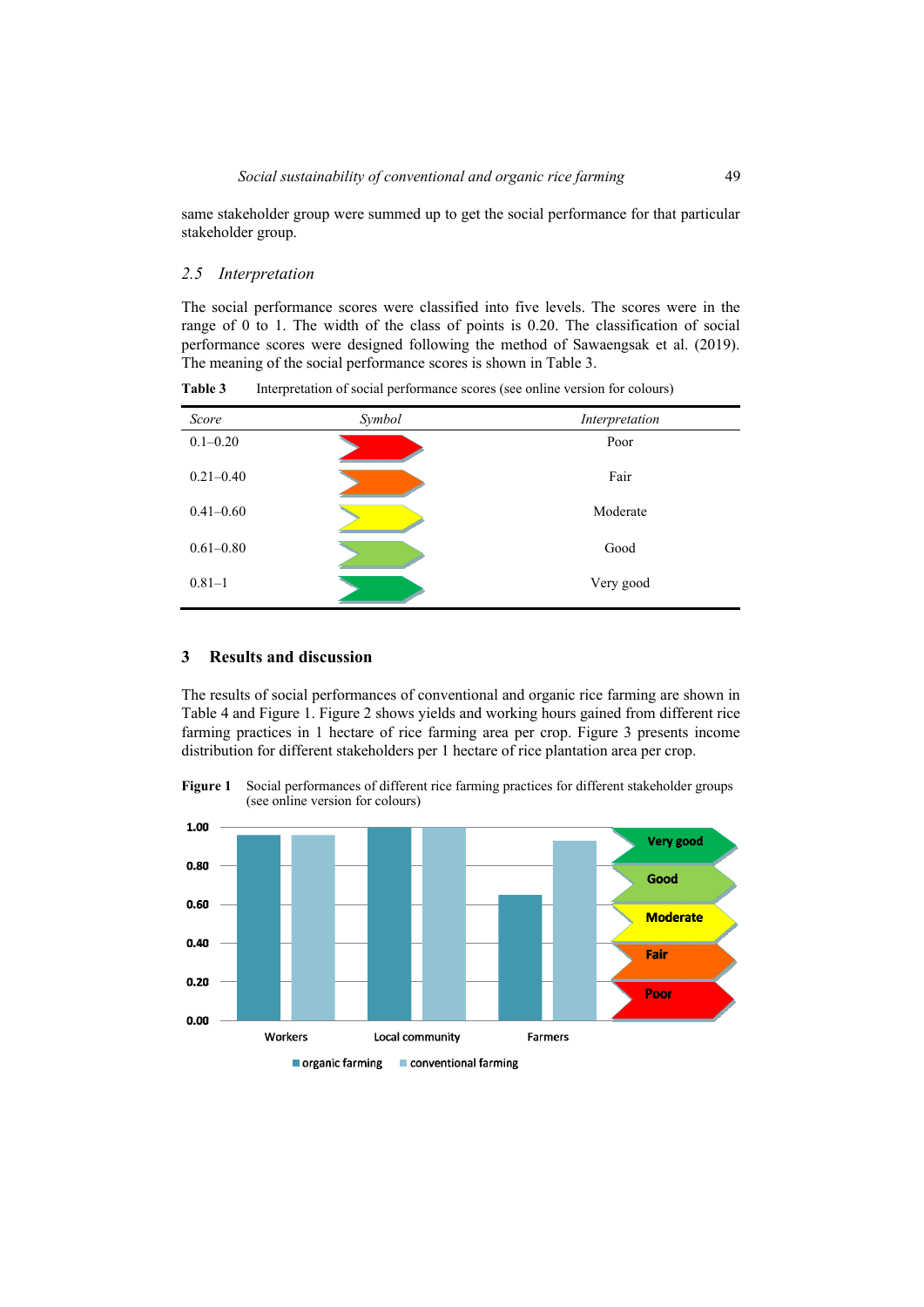| <b>Stakeholder</b> |                                         |                                                                      | Social indicators result |                    | Weighting | Weighted social indicator results |                    |
|--------------------|-----------------------------------------|----------------------------------------------------------------------|--------------------------|--------------------|-----------|-----------------------------------|--------------------|
| dno.8              | Social aspects                          | Indicators                                                           | Convention<br>al farming | Organic<br>farming | factors   | Conventional<br>farming           | Organic<br>farming |
| Workers            | Minimum wages                           | Receiving at least the minimum wage rate                             | 0.79                     | 0.79               | 0.21      | 0.17                              | 0.17               |
|                    | Equal opportunity                       | Equal wage rates for all genders working<br>on the same type of work |                          |                    | 0.20      | 0.20                              | 0.20               |
|                    | Health and safety                       | No accident                                                          |                          |                    | 0.20      | 0.20                              | 0.20               |
|                    | Freedom of collective bargaining        | Have freedom of collective bargaining                                |                          |                    | 0.19      | 0.19                              | 0.19               |
|                    | Forced labour                           | No forced labour                                                     |                          |                    | 0.20      | 0.20                              | 0.20               |
|                    | Social performance for workers          |                                                                      |                          |                    |           | 0.96                              | 0.96               |
| Local              | Community strength                      | No community conflicts and lawsuits                                  |                          |                    | 0.27      | 0.27                              | 0.27               |
| community          | Community engagement                    | Participation in the community's cultural<br>activities              |                          |                    | 0.37      | 0.37                              | 0.37               |
|                    | Local employment                        | Local employment                                                     |                          |                    | 0.36      | 0.36                              | 0.36               |
|                    | Social performance for local community  |                                                                      |                          |                    |           |                                   |                    |
| Rice<br>farmers    | Food security                           | All supplies used in rice farming are<br>produced locally            |                          |                    | 0.21      |                                   | 0.21               |
|                    | $In \mbox{come}$                        | Income satisfaction                                                  | 0.57                     | 0.80               | 0.33      | 0.19                              | 0.26               |
|                    | Land use rights                         | Having the right to use land                                         |                          |                    | 0.31      | $\overline{0.31}$                 | 0.31               |
|                    | Women empowerment                       | Women involve in decision making in all<br>processed in rice farming |                          |                    | 0.15      | 0.15                              | 0.15               |
|                    | Social performance for rice farm owners |                                                                      |                          |                    |           | 0.65                              | 0.93               |

**Table 4** Social performances of conventional and organic rice farming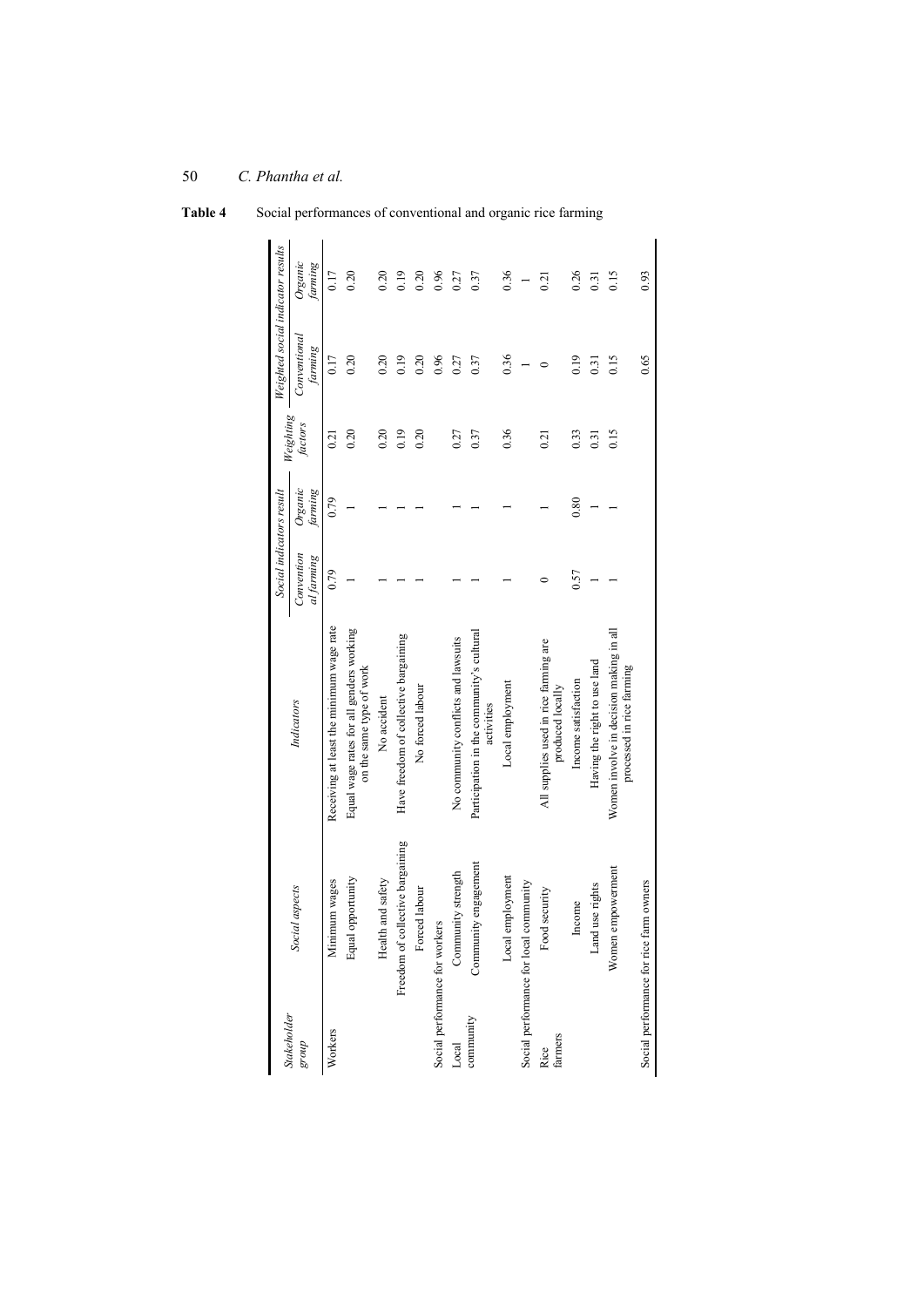Figure 2 (a) Yields and (b) working hours of different rice farming practices (see online version for colours)







**Figure 3** Income distribution of different rice farming practices for different stakeholder groups (see online version for colours)

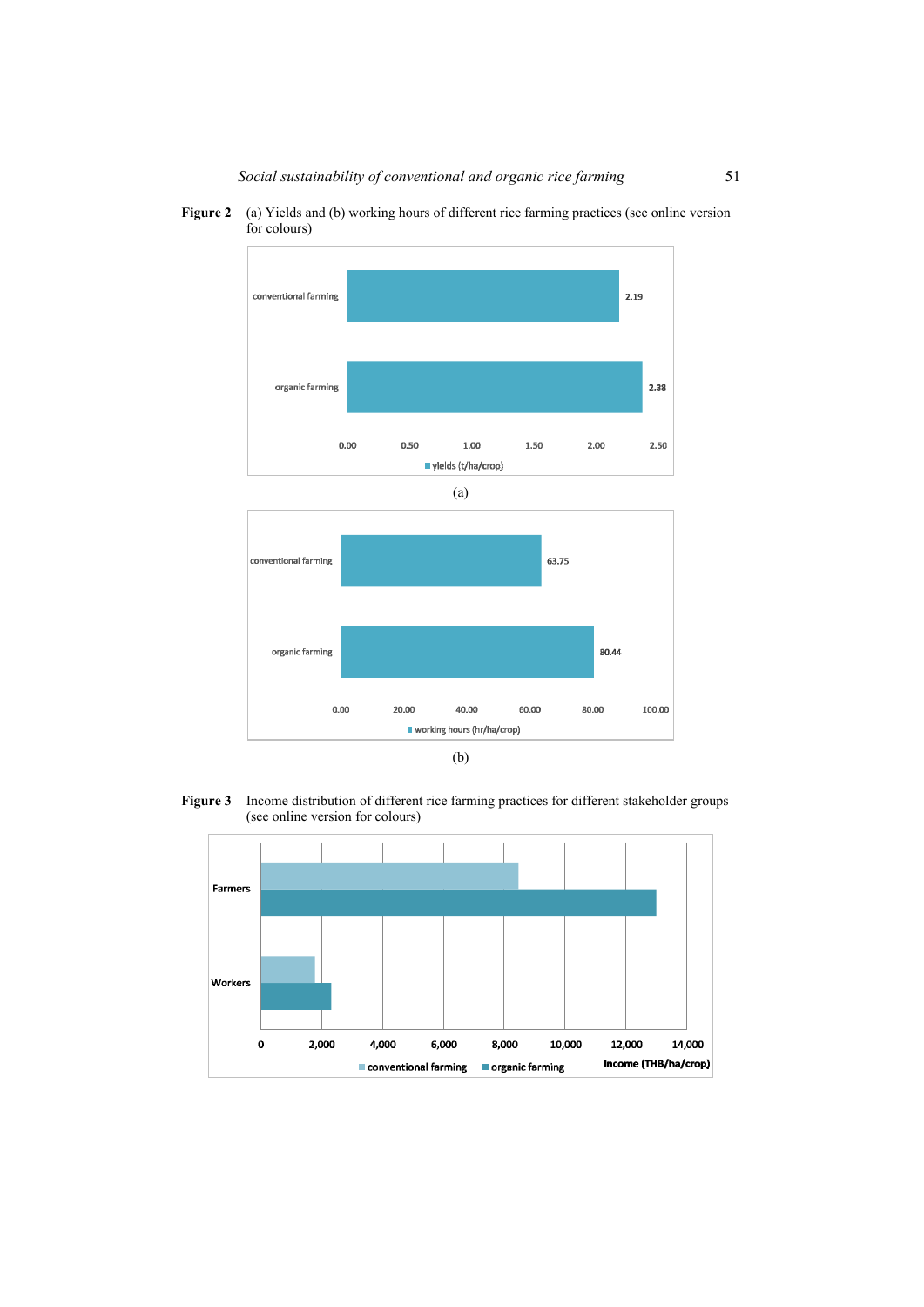## *3.1 Workers*

Based on results in Table 4, the social performances of conventional and organic paddy rice farming for workers group had a performance score of 0.96, which is at a very good level. There was no difference in practices between the groups, considering the social indicators examined, whether it is minimum wages, equal opportunity, health and safety, freedom of collective bargaining, and forced labour aspects. Discussion on each indicator is in the following subsections.

# *3.1.1 Wages*

In Thailand, there is no law regulating wages specifically for agricultural workers. However, there is the Labour Protection Act 1998 (B.E. 2541) for employers to follow. In this study, the standard wage in the agricultural sector in the area of study was employed as the comparison benchmark, which was 300 THB per day. Employment in some areas depends on the nature of the tasks, and on the competition in finding workers. The results showed that in the site studied, daily wages paid in the organic and conventional rice farming were not different. Workers received wages of 250–350 THB per day depending on the tasks. For example, in fertilisation and management of weeds and pests, wages depended on the ability of workers. In the site studied, most workers obtained at least the standard wages, with a score of 0.79 (at a very good level). When considering worker's income per hectare (see Figure 3), workers in the organic rice farming earn a little more than that of the conventional farming. This is due to more working hours during land preparation being needed to apply manure for the organic rice farming, while this is not the case for the conventional farming (see Figure 2).

# *3.1.2 Equal opportunity*

Everyone deserves an equal opportunity, regardless of sex, race, age, ethnicity, religion, status or group characteristic unrelated to performance, ability and qualification. A lack of equal opportunity for everyone is a huge obstacle to sustainable development (UNEP/SETAC, 2013). The results from this study found that both organic and conventional practices showed no difference in this aspect. All workers working on the same tasks for both practices reported that they received equal wages for all genders, ages, ethnicity, etc., resulting in a score of 1 (means at a very good level).

# *3.1.3 Health and safety*

The workers should be protected from health problems caused by their working conditions. These may be by training them before the actual work; and providing protective equipment to the workers in order to protect them in case of accidents caused from work. The indicator used for the health and safety aspect was the occurrence of accidents in the workplace that caused injury to workers during the past year. Results from this study found that social performance on this aspect for both organic and conventional practices was not different; both were at a level of very good. There was no accident reported in the previous year. In the site studied, most workers had the ability and experience to work on rice farms.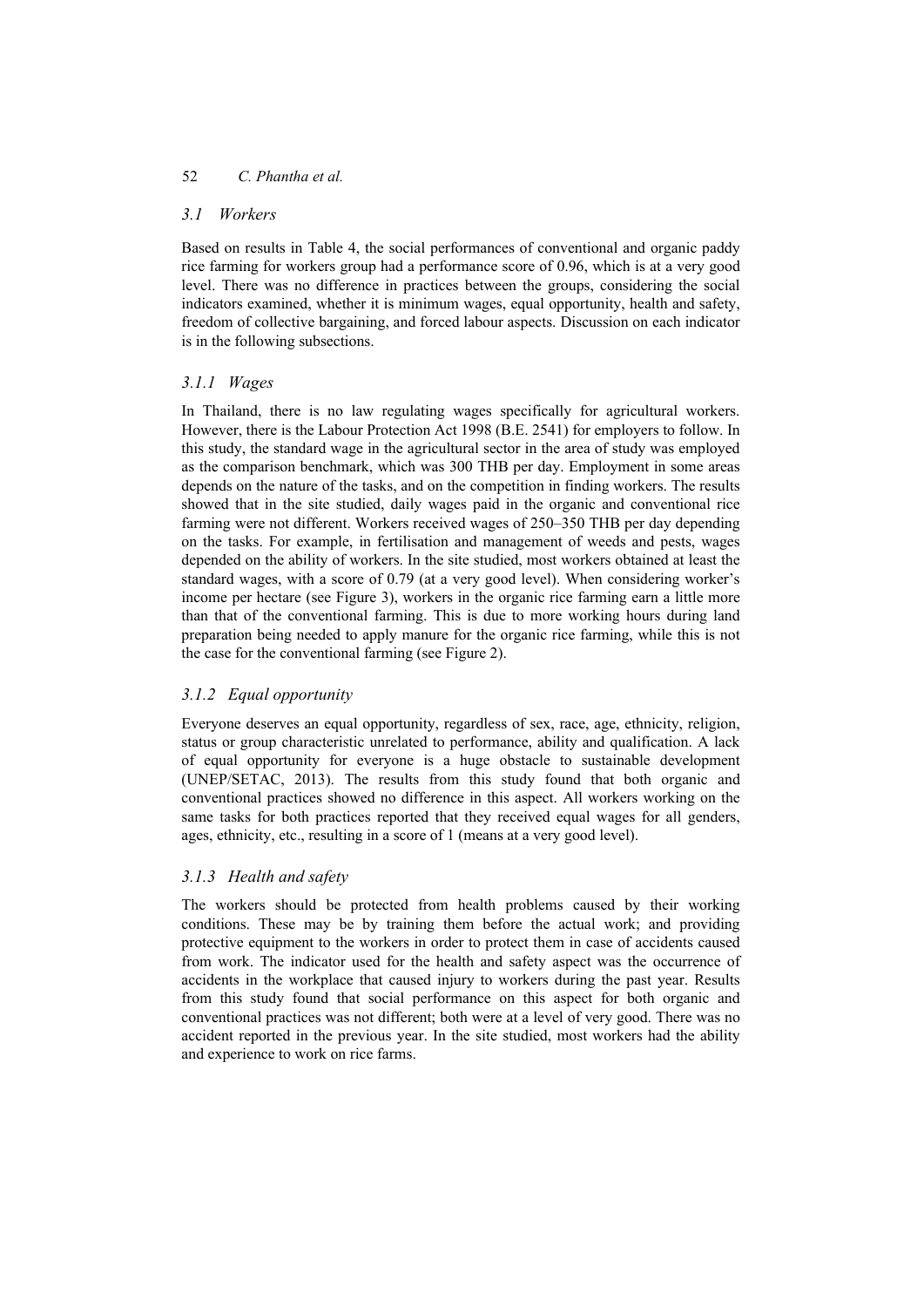### *3.1.4 Freedom of collective bargaining*

In employment, there should be no restriction on freedom of collective bargaining. Workers should be able to freely negotiate wages with employers or have the freedom to join any labour associations (UNEP/SETAC, 2013). In both conventional and organic rice farming, all workers reported that they were not restricted against joining any labour associations, resulting in a score of 1 (means at a very good level). In the area of study, the employment in rice farming was not contracted, it was seasonal work. The employers normally made agreement on wages with workers before they started working.

### *3.1.5 Forced labour*

In any employment, there should not be forced labour. Forced labour includes forcing labourers to work in danger and not allowing workers to have holidays. Workers should have the right to work with limited scope and work time. They can stop working freely without relying on the satisfaction of employers (UNEP/SETAC, 2013). Results for both organic and conventional practices in rice farming showed that there was no forced labour, resulting in a score of 1 (means at a very good level). In rice farming, there was no issue of forced labour as employers and workers made agreement before working.

### *3.2 Local community*

The social performances of both the organic and conventional rice farming practices for local community group had a value of 1, which is at a very good level. Discussion for each indicator is as follows.

#### *3.2.1 Community strength*

Community conflicts and lawsuits causing discontent can lead to problems in activities of the community, and may cause violence and damage to interpersonal relationships. These can harm the strength of the community (Siripongtugsin, 2018). This study assessed the occurrence of conflicts and lawsuits caused by rice farming in the community that may affect the strength of the community, which is the foundation for sustainable development. It was found that both conventional and organic rice farming practices had social performance scores at a level of very good. In the site studied, people in the community have a good relationship with each other. There was no conflict and lawsuit arising from rice farming. The coexistence of people in the community was peaceful. This implies that the rice cultivation did not cause conflict in the community.

#### *3.2.2 Community engagement*

Participation in the community's cultural activities was used as an indicator for this social aspect. To assess whether the rice farming affects the community engagement, the locals were asked whether the workers and rice farm owners participated in the community's cultural activities. This is because workers and rice farm owners are part of the community and are responsible for carrying out community activities. The results from this study showed that the social performances of both organic and conventional rice farming practices were not different and were at a level very good. Usually, they did not work on the day of community activities. Everyone participated and cooperated in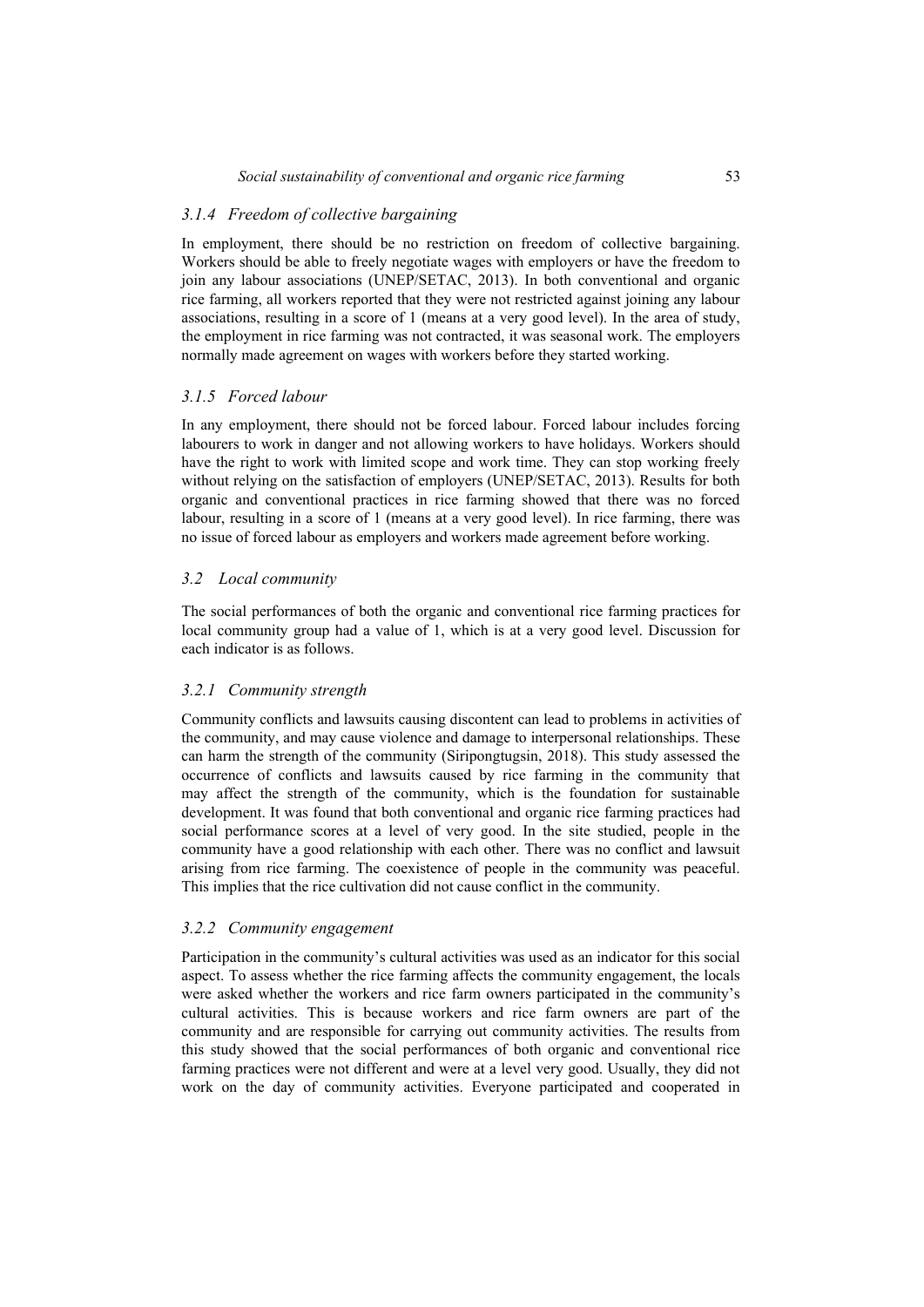various community activities. They had roles in society and paid attention to maintaining cultural identity and local traditions, which is the core leading to sustainable development of the community.

# *3.2.3 Local employment*

The semi-quantitative indicator used for this aspect was whether the rice farm owners hire people in the community to work. Hiring local workers can help with economic development and help locals in the community to have strong and good relationships, as well as to reduce migration out-of-town for work. The results from this study found that both organic and conventional rice farming used local workers, resulting in having social performance scores of 1 (at a level of very good). When considering quantitative indicators (working hours/ha/crop) shown in Figure 2, it is seen that the organic rice farming contributed a little more on employment. This resulted from more workers being hired to apply manure during the land preparation stage in organic rice farming.

## *3.3 Rice farm owners*

The overall social performance of the organic rice farming practice had a social performance score of 0.93, which was at a level of very good. The conventional farming practice had the score of 0.65, which was at a level of good. The factors causing the difference between social performance scores of the two farming approaches were local supplies and income satisfaction issues. Other indicators show the same social performance scores. Discussion for each indicator is as follows.

## *3.3.1 Food security*

The use of supplies that could totally be produced locally implies food security. The fact that all inputs used on the rice farms are acquired from the local area ensures food security of the community (Yaimuang, 2012). The indicators used for this issue was whether all supplies used in rice farming were produced locally. The results from this study showed that the organic rice farming obviously had more food security than the conventional rice farming practice. In the conventional farming, to help in rice cultivation, the farmers still depend on agro-chemicals which need to be imported from abroad or from other provinces. In organic rice farming, no chemicals were used and all inputs were produced locally. In addition, there was support from the government, such as training on organic farming, providing equipment for making organic fertilisers, etc., which could also help them to save production costs.

## *3.3.2 Income satisfaction*

Income satisfaction of the farm owners was used as an indicator for this aspect. In a study of Kaufman (2015), it was reported that income is the most important factor for the rice farmers to convert to organic rice farming. The rice farm owners should have sufficient income; this will result in stability in life and improvement of the quality of life for themselves and their families. Moreover, they should have an incentive for their occupation and economic development. If the farmers' incomes are inadequate, it may affect farmers and their families. This may lead risks of debts and non-formal loans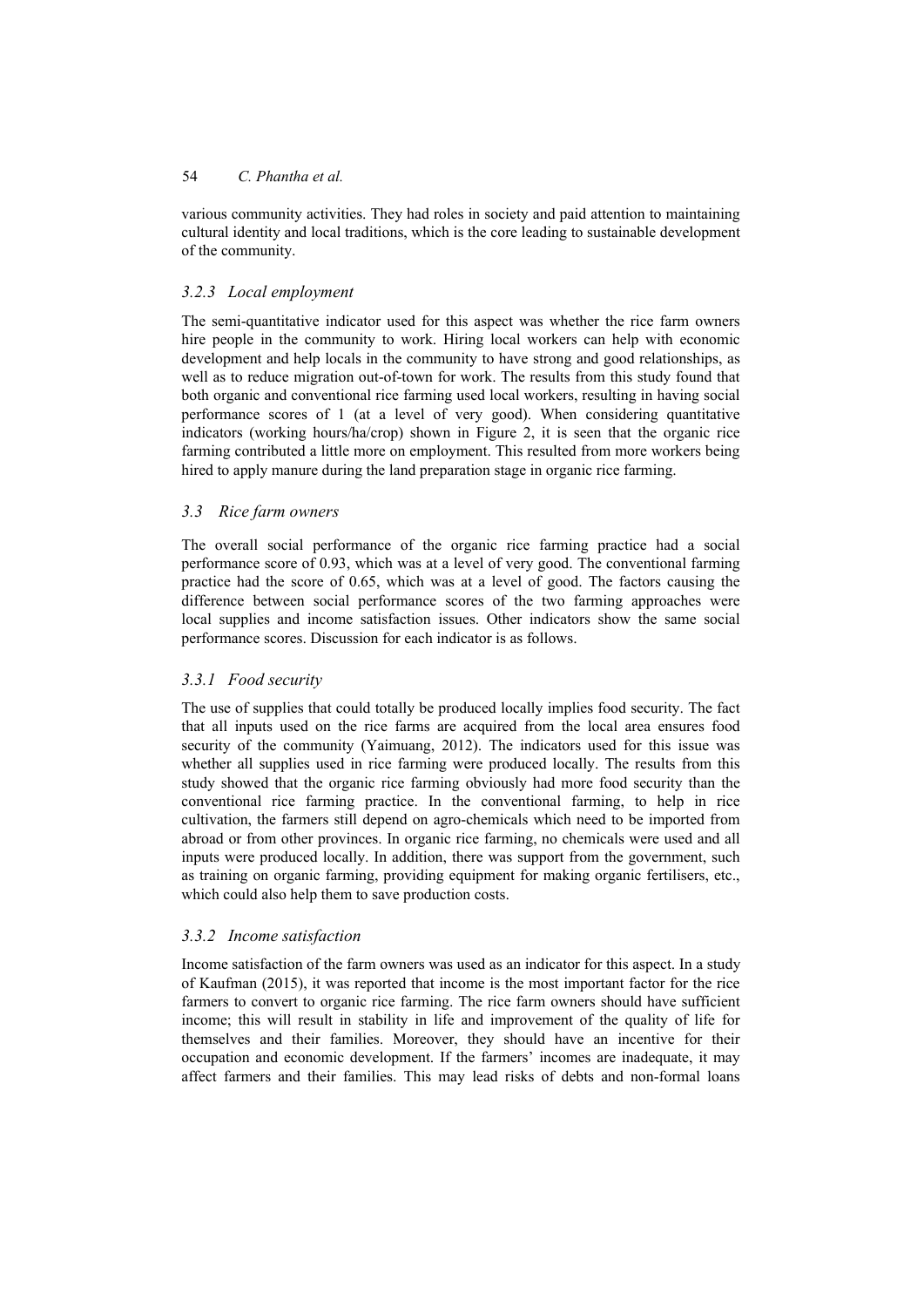problems. The results from this study showed that in the study area, the organic rice farmers were more satisfied with income than the conventional rice farmers. This corresponded with the quantitative results (net income) shown in Figure 3.

This resulted from lower costs of inputs used in the organic rice farming and a slightly higher yield for the organic rice (see Figure 2). Yields of organic and conventional rice found in this study may seem to contradict the results reported in some other studies (Mungkung et al., 2020; Suwanmaneepong et al., 2020). However, it corresponds to the results in a five-year study of Surekha et al. (2013). They found that the yields for organic rice were lower than the conventional rice in the first few years. In the fifth year, the yield of organic rice was comparable to that of the conventional one, due to soil quality improvement. Moreover, in a study of Tamaki et al. (2002), it was found that yield and growth of rice with continuous organic farming was higher than that of conventional farming. The organic rice cultivation in the site studied has been going on for more than ten years. Therefore, the soil quality has been improved, resulting in higher yields for organic rice.

#### *3.3.3 Land rights*

Having the right to use land is very important for every farmer. They should have the right to use the land freely and correctly. If not owning the land themselves, they should at least have a written lease. Having proper land rights to grow rice could also imply food security (Yaimuang, 2012). The results from this study indicated that social performances on this aspect for both organic and conventional rice farming practices were not different, both had scores of 1 (at a level of very good). Farmers had the proper rights to use land to grow rice. In the site studied, there were both farmers owning land and the lands that farmers had contracted to rent correctly. The land used to grow rice was mostly not changed to grow other crops.

### *3.3.4 Women empowerment*

Women in the household being involved in decision making in rice farming indicates women empowerment (Sustainable Rice Platform, 2015). In this study, the indicator used to assess this issue was whether the women in their families were involved in decision making in all processes of rice cultivation. The results showed that both conventional and organic rice farming in the study area had the social performance scores (for this aspect) of 1 (at a level of very good). There was no difference in results for both cultivation practices and it implies that the women empowerment was strong in rice farming in the study area.

#### *3.4 Social performances for different stakeholder groups*

When considering social performance scores for different stakeholder groups, the scores for farmers, of both conventional and organic paddy rice, are lower than scores for other stakeholder groups. In addition, the overall social performance score of organic paddy rice is higher than that of the conventional one. This implies that farmers are affected by a change in agricultural practice (conventional or organic). The key social aspects influencing the social performance score of organic rice farming for farmers are food security and income. Food security of organic rice farming is due to all supplies used in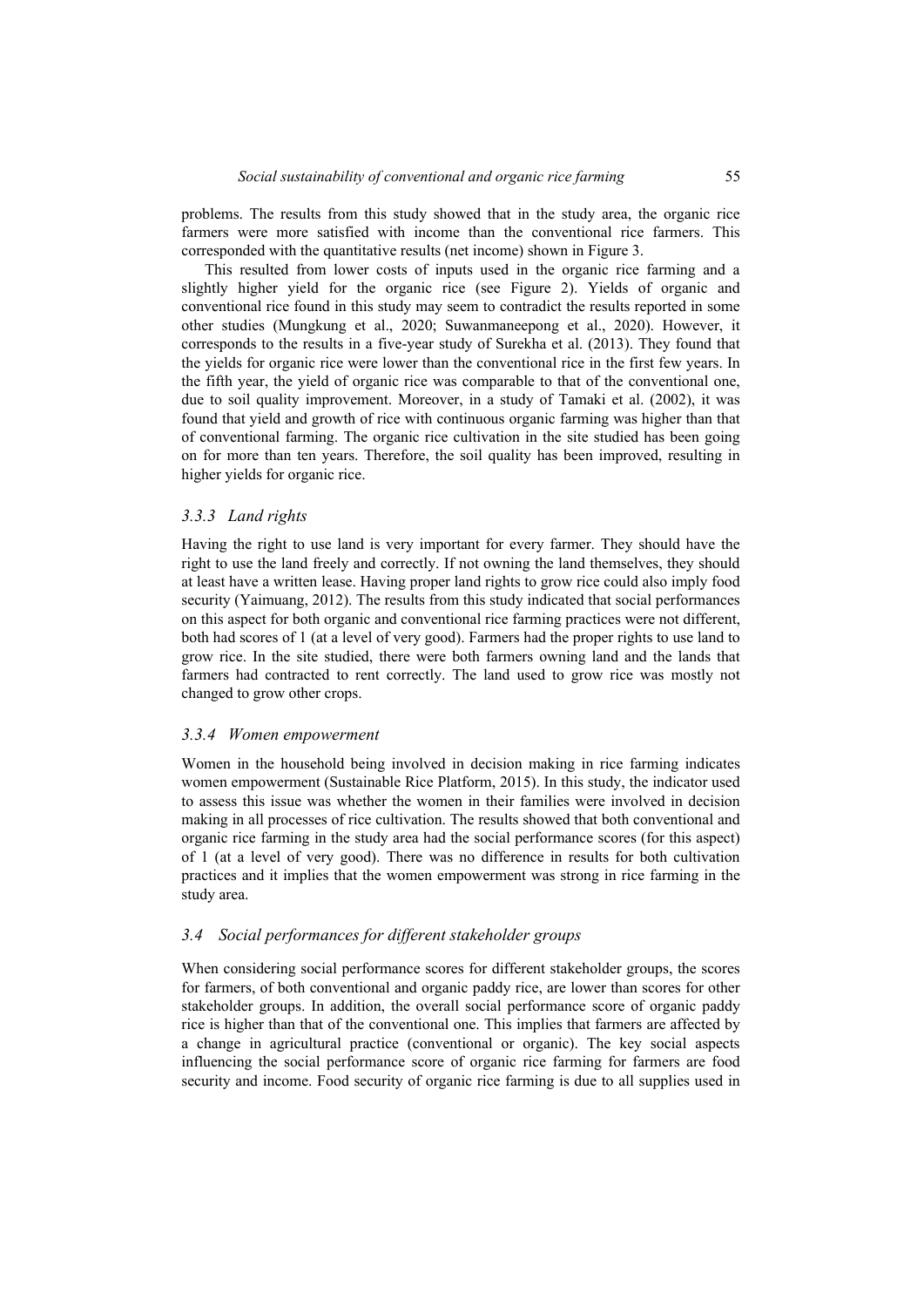the rice cultivation being produced locally. Incomes of farmers for organic rice farming in this study are higher because in the study site, the organic rice has higher yields (discussed in details earlier in Section 3.3.2). Moreover, the production cost of organic rice is lower as organic rice farming use local supplies which are available at lower prices, compared to agro-chemicals.

The results from this S-LCA study suggest that farmers should initially be supported in organic rice farming, as they are affected by a change in rice farming practice (conventional or organic). Moreover, they have a role to decide their agricultural practice (Sharma, 2016) which will consequently affect other stakeholder groups in the supply chain. Although S-LCA approach is useful in providing social performances of conventional and organic rice farming for different stakeholder groups, it only provides results on a limited dimension of sustainability. It is suggested that the results from this study are used with other studies on environmental aspects of conventional and organic rice farming as supporting information to enhance sustainable agriculture.

### **4 Conclusions**

This study used S-LCA to compare the social performances of conventional and organic paddy rice. The results revealed that the social performance scores of all stakeholder groups were not so different except for the case of farm owners. The workers and local community had very good social performances for both conventional and organic paddy rice. For the rice farmers, the social performance score of the organic paddy rice was higher than that of the conventional one. This is because the organic rice farming performs better in terms of food security and income satisfaction. One of the major factors influencing this was that all supplies used in rice organic farming were produced locally, which is required for food security. In addition, in the study area, organic rice farming had lower production costs and slightly higher yields, resulting in a higher income for the farmers. Given that organic rice farming has been practiced for several years, it can provide slightly higher yields than that of the conventional rice. The results obtained from this study are expected to be used as supporting information for policy makers for indicating the social and economic aspects in sustainable development. It should be used together with the results from other research such as that on environmental assessment of conventional and organic rice products to have wider views on sustainability performances of the conventional and organic rice farming.

### **Acknowledgements**

This work was supported by the Research Chair Grant of the National Science and Technology Development Agency, Ministry of Science and Technology, Thailand (Grant Number P-16-51880) and Thailand Research Fund and the Office of the Higher Education Commission (OHEC) (Grant Number MRG6180276). The authors wish to express gratitude to the anonymous stakeholders for providing inputs for this research. Also, we wish to thank the reviewers for their helpful comments to help improve the manuscript quality.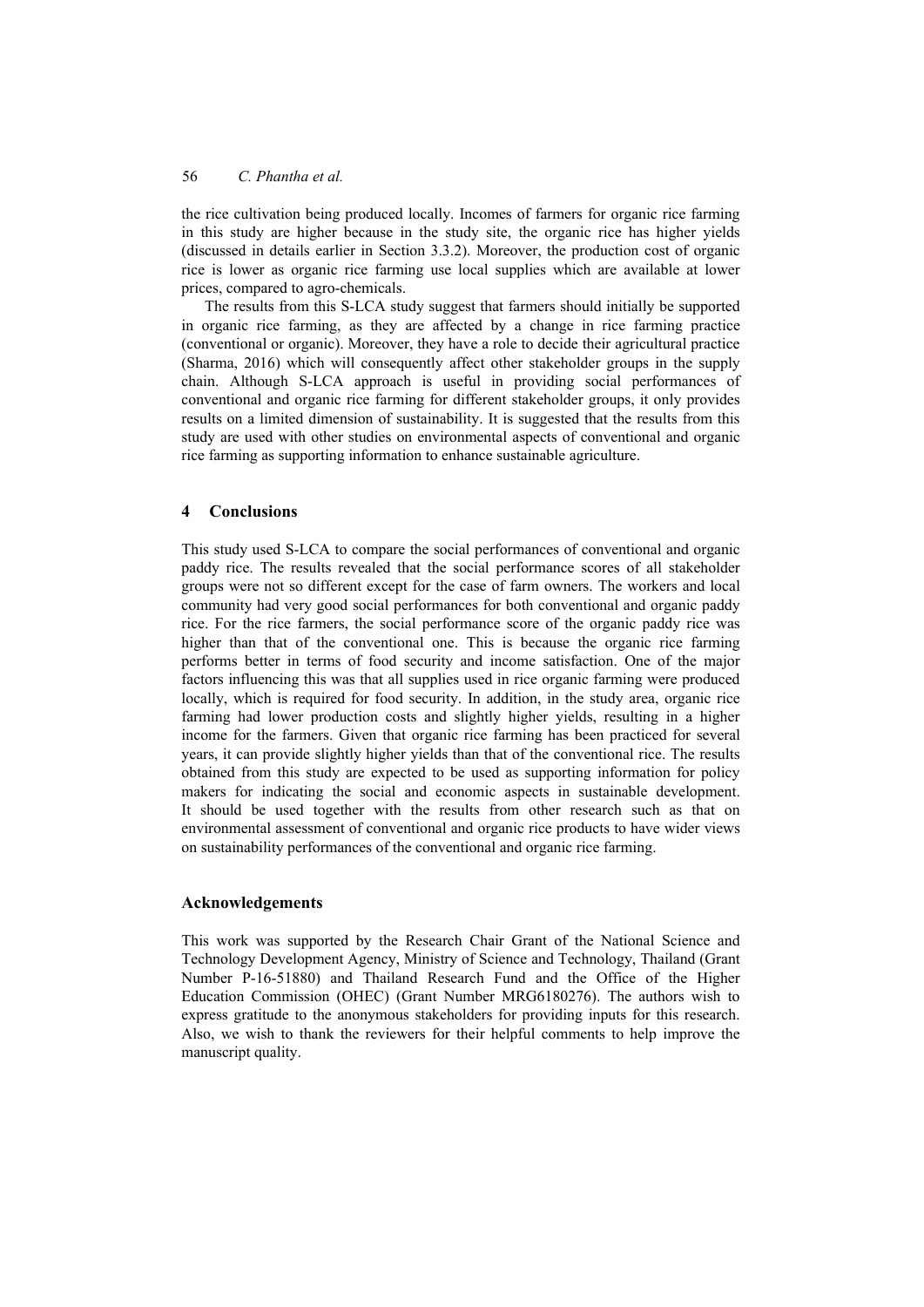#### **References**

- Aparcana, S. and Salhofer, S. (2013) 'Development of a social impact assessment methodology for recycling systems in low-income countries', *The International Journal of Life Cycle Assessment*, Vol. 18, No. 5, pp.1106–1115.
- Center for Information and Communication Technology (2017) *Farmer Map: Data from Farmer Database as of 30 April 2017*, Department of Agricultural Extension, Bangkok, Thailand.
- Chhipi-Shrestha, G.K., Hewage, K. and Sadiq, R. (2015) ''Socializing' sustainability: a critical review on current development status of social life cycle impact assessment method', *Clean Technologies and Environmental Policy*, Vol. 17, No. 3, pp.579–596.
- Department of International Organizations (2021) *Thailand's Voluntary National Review on the Implementation of the 2030 Agenda for Sustainable Development*.
- Feschet, P., Iofrida, N., De Luca, A.I., Silveri, F. and Strano, A. (2018) 'What are the sustainability principles guiding social life cycle assessment studies?', *International Journal of Sustainable Development*, Vol. 21, Nos. 1–4, pp.36–53.
- Finkbeiner, M., Schau, E.M., Lehmann, A. and Traverso, M. (2010) 'Towards life cycle sustainability assessment', *Sustainability*, Vol. 2, No. 10, pp.3309–3322.
- Habibi, E., Niknejad, Y., Fallah, H., Dastan, S. and Tari, D.B. (2019) 'Life cycle assessment of rice production systems in different paddy field size levels in north of Iran', *Environmental Monitoring and Assessment*, Vol. 191, No. 4, p.202.
- He, X., Qiao, Y., Liang, L., Knudsen, M.T. and Martin, F. (2018) 'Environmental life cycle assessment of long-term organic rice production in subtropical China', *Journal of Cleaner Production*, Vol. 176, pp.880–888.
- Holden, E. and Linnerud, K. (2016) 'Five criteria for global sustainable development', *International Journal of Global Environmental Issues*, Vol. 15, No. 4, pp.300–314.
- Jimmy, A.N., Khan, N.A., Hossain, M.N. and Sujauddin, M. (2017) 'Evaluation of the environmental impacts of rice paddy production using life cycle assessment: case study in Bangladesh', *Modeling Earth Systems and Environment*, Vol. 3, No. 4, pp.1691–1705.
- Kaufman, A.H. (2015) 'Unraveling the differences between organic and non-organic Thai rice farmers' environmental views and perceptions of well-being', *Journal of Agriculture, Food Systems, and Community Development*, Vol. 5, No. 4, pp.29–47.
- Kloepffer, W. (2008) 'Life cycle sustainability assessment of products', *The International Journal of Life Cycle Assessment*, Vol. 13, No. 2, pp.89–95.
- Kl̈ opffer, W. and Grahl, B. (2014) *Life Cycle Assessment (LCA): A Guide to Best Practice*, Wiley-VCH Verlag GmbH & Co. KGaA, Weinheim, Germany.
- Kongsom, C. and Panyakul, V. (2016) 'Production and market of certified organic products in Thailand', *International Journal of Economics and Management Engineering*, Vol. 10, No. 8, pp.2723–2727.
- Lu, H-l., Chang, Y.H. and Wu, B.Y. (2020) 'The compare organic farm and conventional farm to improve sustainable agriculture, ecosystems, and environment', *Organic Agriculture*, Vol. 10, No. 4, pp.409–418.
- Macombe, C., Falque, A., Feschet, P., Garrabe, M., Gillet, C., Lagarde, V., Loeillet, D. and Macombe, C. (2013) *Social LCAs: Socio-economic Effects in Value Chains*, Cirad, Montpellier, France.
- Ministry of Commerce (2020) *Thailand's Values of Exports* [online] http://www.ops3.moc.go.th/ export/ (accessed 3 July 2021).
- Mungkung, R., Pengthamkeerati, P., Chaichana, R., Watcharothai, S., Kitpakornsanti, K. and Tapananont, S. (2019) 'Life cycle assessment of Thai organic Hom Mali rice to evaluate the climate change, water use and biodiversity impacts', *Journal of Cleaner Production*, Vol. 211, pp.687–694.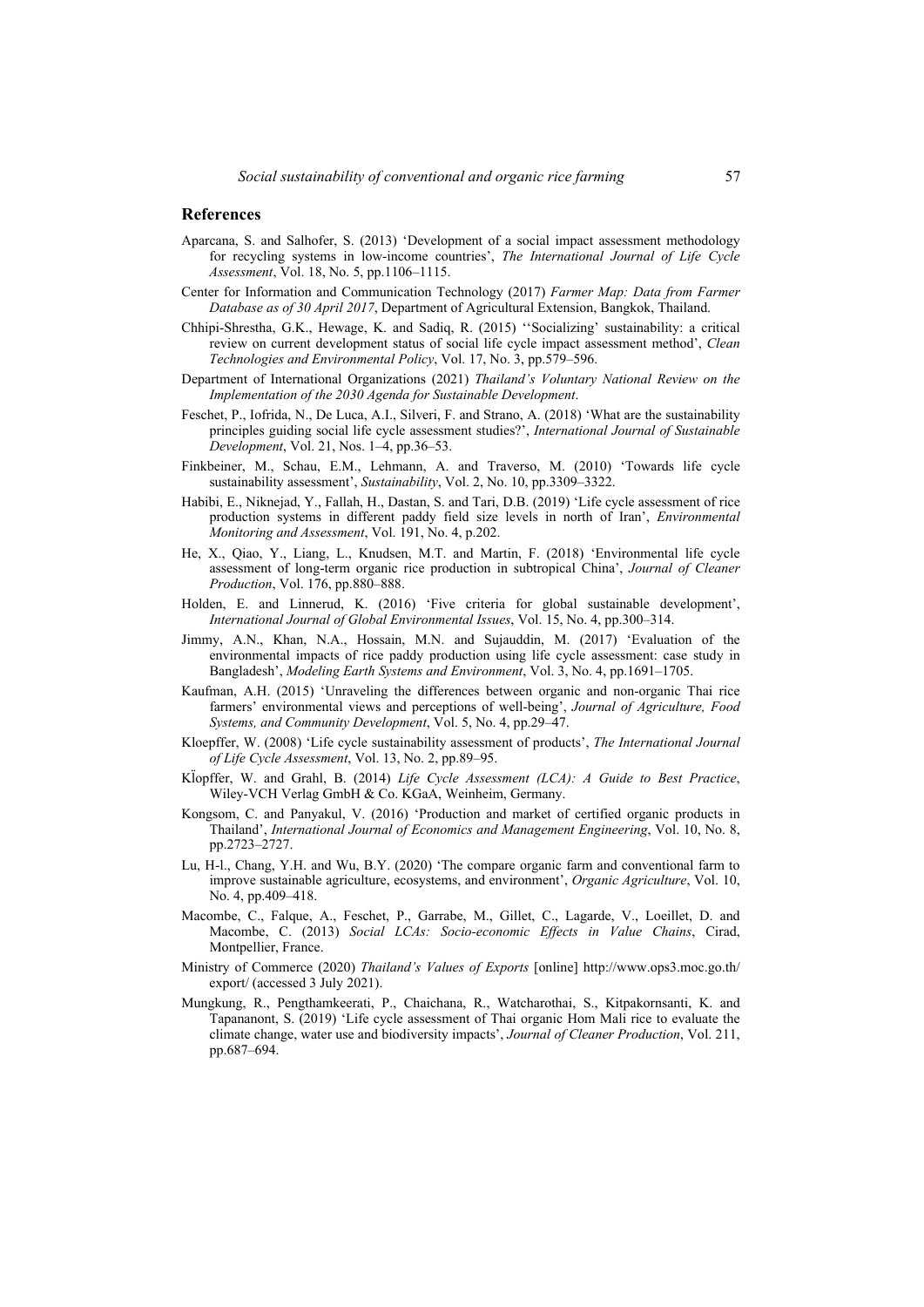- Mungkung, R., Sitthikitpanya, S., Dangsiri, S. and Gheewala, S.H. (2020) 'Life cycle assessment of Thai Hom Mali rice to support the policy decision on organic farming area expansion', *Sustainability*, Vol. 12, No. 15, p.6003.
- Natural Resources Management and Environment Department of FAO (2013) *Sustainability Assessment of Food and Agriculture Systems Indicators*, Food and Agriculture Organization of the United Nations, Rome, Italy.
- Office of Agricultural Economics (2020) *Agricultural Production* [online] http://www.oae.go.th/  $view/1/$ ข้อมลการผลิตสินค้าเกษตร/TH-TH (accessed 3 July 2021).
- Office of the National Economic and Social Development Board (2017) *The Twelfth National Economic and Social Development Plan (2017–2021).*
- Prasara-A, J. and Gheewala, S.H. (2018) 'Applying social life cycle assessment in the Thai sugar industry: challenges from the field', *Journal of Cleaner Production*, Vol. 172, pp.335–346.
- Prasara-A, J. and Gheewala, S.H. (2019) 'Social life cycle assessment of agricultural products: experiences on rice, sugarcane and cassava in Thailand', in Muthu, S.S. (Ed.): *Social Life Cycle Assessment: Case Studies from Agri and Food Sectors*, pp.1–37, Springer Singapore, Singapore.
- Robinson, R.S. (2014) 'Purposive sampling', in Michalos, A.C. (Ed.): *Encyclopedia of Quality of Life and Well-Being Research*, pp.5243–5245, Springer Netherlands, Dordrecht.
- Ruenglertpanyakul, V.R. (2015) *Organic Supply Chain in Thailand* [online] https://www.fftc.org. tw/en/publications/main/1900 (accessed 3 July 2021).
- Sawaengsak, W., Olsen, S.I., Hauschild, M.Z. and Gheewala, S.H. (2019) 'Development of a social impact assessment method and application to a case study of sugarcane, sugar, and ethanol in Thailand', *The International Journal of Life Cycle Assessment*, Vol. 24, pp.2054–2072, https://doi.org/10.1007/s11367-019-01624-8.
- Sharma, B. (2016) 'Study on impact assessment of climate change on the social and economic status of farmers in Dharampur Block of District Solan of Himachal Pradesh', *International Journal of Global Environmental Issues*, Vol. 15, No. 3, pp.269–279.
- Siripongtugsin, N. (2018) 'Community conflict resolution via community mediation process of Pru Khuan Kreng Community, Nakhon Si Thammarat Province', *Journal of Community Development Research (Humanities and Social Sciences)*, Vol. 11, No. 1, pp.167–176.
- Sureau, S., Mazijn, B., Garrido, S.R. and Achten, W.M.J. (2018) 'Social life-cycle assessment frameworks: a review of criteria and indicators proposed to assess social and socioeconomic impacts', *The International Journal of Life Cycle Assessment*, Vol. 23, No. 4, pp.904–920.
- Surekha, K., Rao, K.V., Shobha, R.N., Latha, P.C. and Kumar, R.M. (2013) 'Evaluation of organic and conventional rice production systems for their productivity, profitability, grain quality and soil health', *Agrotechnol.*, Vol. S11, p.6.
- Sustainable Rice Platform (2015) *Implementation Protocol for the SRP Standard and Performance Indicators for Sustainable Rice Cultivation*, Sustainable Rice Platform.
- Suwanmaneepong, S., Kerdsriserm, C., Lepcha, N., Cavite, H.J. and Llones, C.A. (2020) 'Cost and return analysis of organic and conventional rice production in Chachoengsao Province, Thailand', *Organic Agriculture*, Vol. 10, pp.369–378.
- Tamaki, M., Itani, T. and Nakano, H. (2002) 'Effect of continuous organic farming on the growth and yield of rice', *Japanese Journal of Crop Science*, Vol. 71, No. 4, pp.439–445.
- Tashi, S. and Wangchuk, K. (2016) 'Organic vs. conventional rice production: comparative assessment under farmers' condition in Bhutan', *Organic Agriculture*, Vol. 6, No. 4, pp.255–265.
- UNEP (2020) *Guidelines for Social Life Cycle Assessment of Products and Organizations 2020*.

UNEP/SETAC (2009) *Guidelines for Social Life Cycle Assessment of Products*.

UNEP/SETAC (2013) *The Methodological Sheets for Subcategories in Social Life Cycle Assessment (S-LCA) (Pre-Publication Version)*, United Nations Environment Programme.